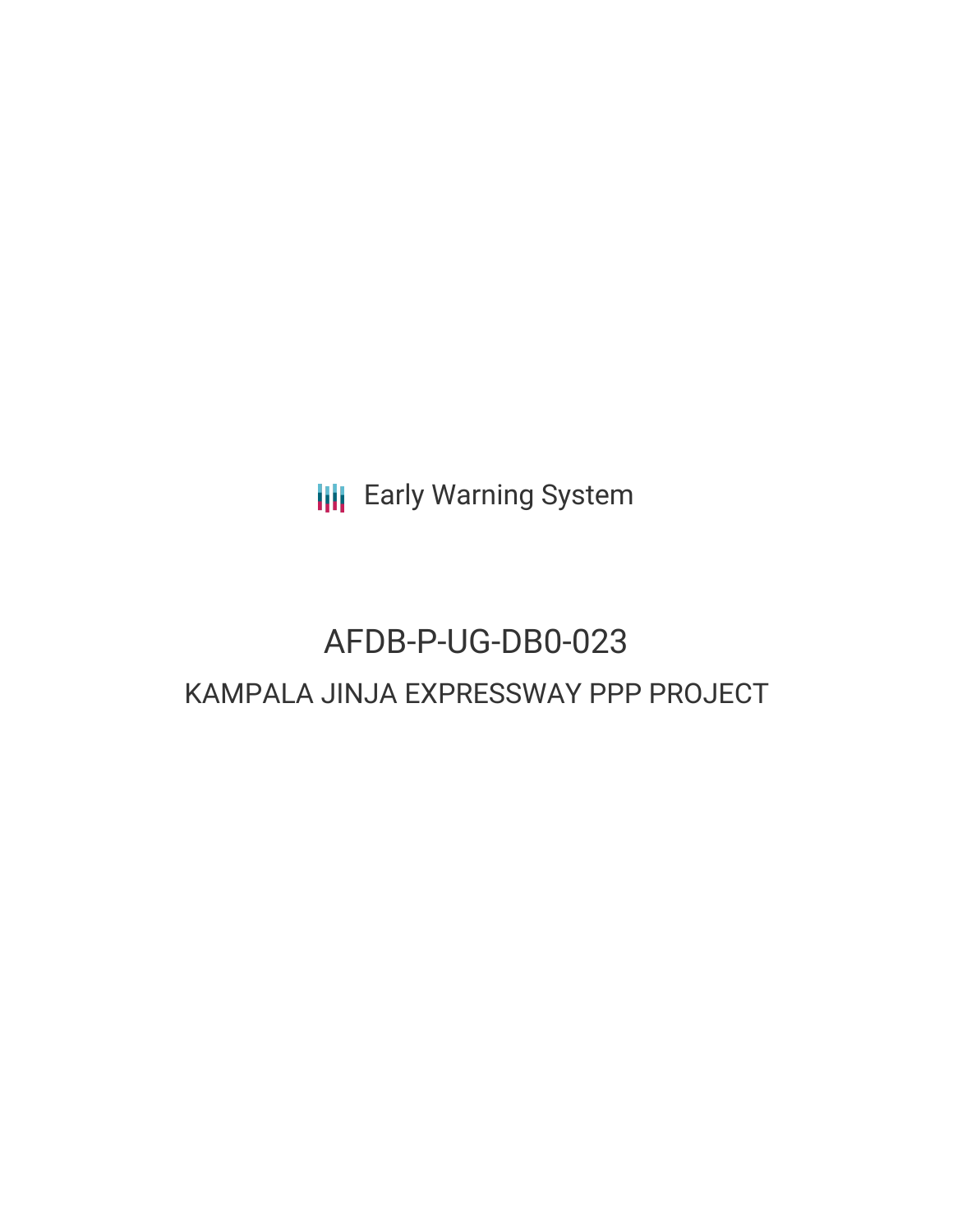

## **Quick Facts**

| <b>Countries</b>               | Uganda                          |
|--------------------------------|---------------------------------|
| <b>Financial Institutions</b>  | African Development Bank (AFDB) |
| <b>Status</b>                  | Active                          |
| <b>Bank Risk Rating</b>        | U                               |
| <b>Voting Date</b>             | 2018-10-24                      |
| <b>Borrower</b>                | <b>REPUBLIC OF UGANDA</b>       |
| <b>Sectors</b>                 | Transport                       |
| <b>Investment Amount (USD)</b> | \$1,949.40 million              |
| <b>Project Cost (USD)</b>      | \$1,949.40 million              |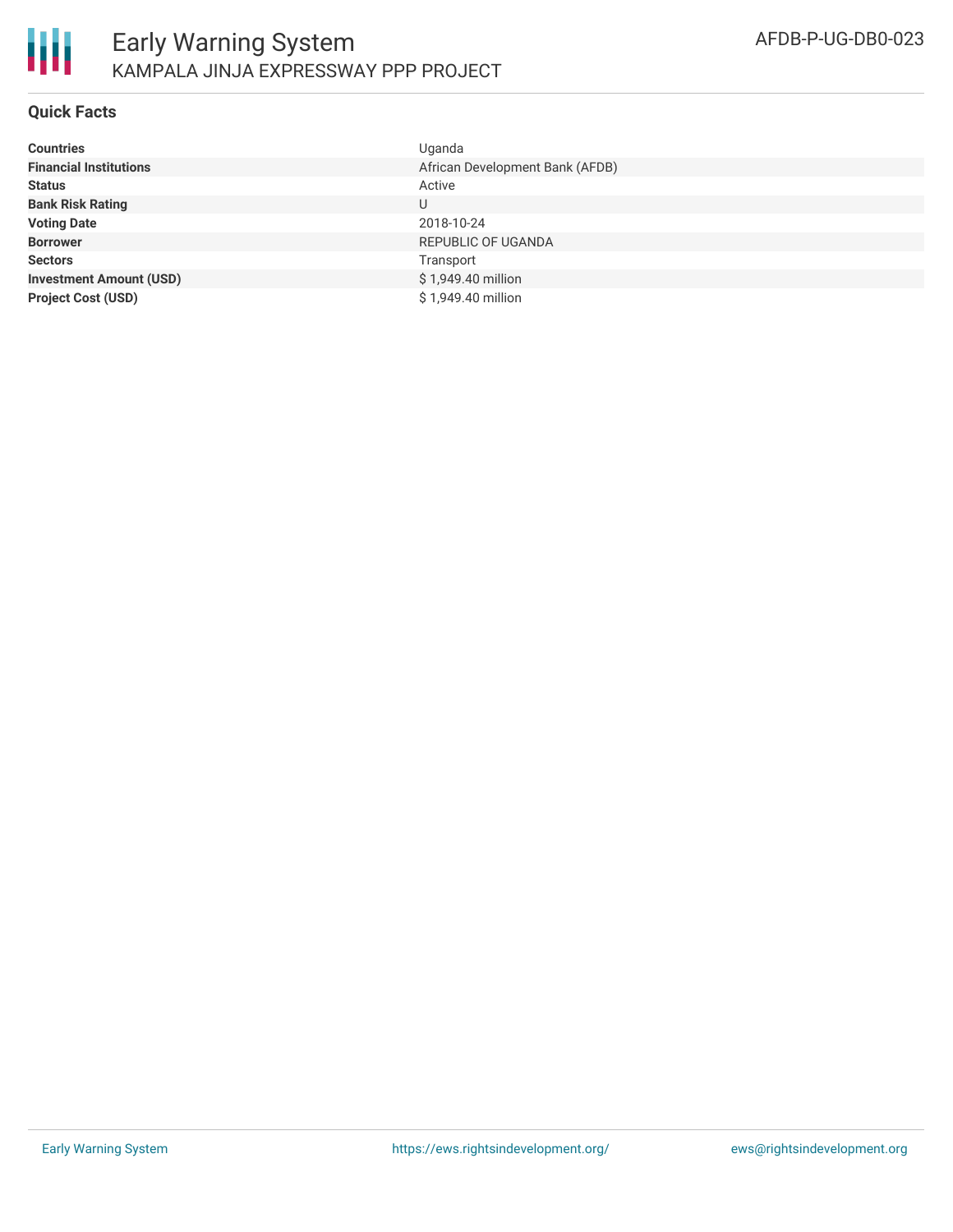## **Project Description**

## **DESCRIPTION**

The tentative components of the project are:

- (a) Civil works for; the construction of the express highway from Kampala Jinja (77 km) and ;
- (b) Consultancy services for the above civil works as per the PPP scheme:
- (i)Mitigation of HIV/AIDS, STI and TB;
- (ii)Monitoring of ESMP implementation and baseline data collection;
- (iii)Capacity enhancement;
- (iv)Consulting Services for Technical and Financial Audit
- (c) Compensation and resettlement

#### **OBJECTIVES**

The sector goal is to contribute to socio-economic development, poverty reduction and regional integration through improved and sustainable transport system that links centers of economic activity. The project objective is to improve sustainable road access and quality of transport service levels in central Uganda in order to reduce road maintenance costs, vehicle operating costs and travel time and by so doing, provide access to the majority of the people to socio-economic facilities and integration to the rest of the country thereby contributing to poverty reduction; support regional integration and cross border trade with neighboring land-locked countries.

#### RATIONALE

The rationale behind the Kampala - Jinja road is that the road provides a strategic link on the northern corridor; provides a high standard road for the expected increase in transport; improve access to markets, social and health services and employment possibilities for residents within the zone of influence

As part of UNRA's overall strategy to responding to the country's economic needs; ensuring connectivity and access; and increasing private sector participation in line with the PPP policy, the Kampala - Jinja project road has been identified as potential PPP candidate project for a comprehensive road toll PPP scheme.

#### BENEFITS

Improvement of the road network reduces transport costs, travel time and provides benefits to communities through affordable transport thereby increasing their mobility and related economic activity. The primary beneficiaries are road users, traders and farmers. Important economic benefits to be derived as a result of road improvement include increase in agricultural production from the farm holdings within the road's zone of influence; regional integration and cross border trade with the neighboring land locked countries.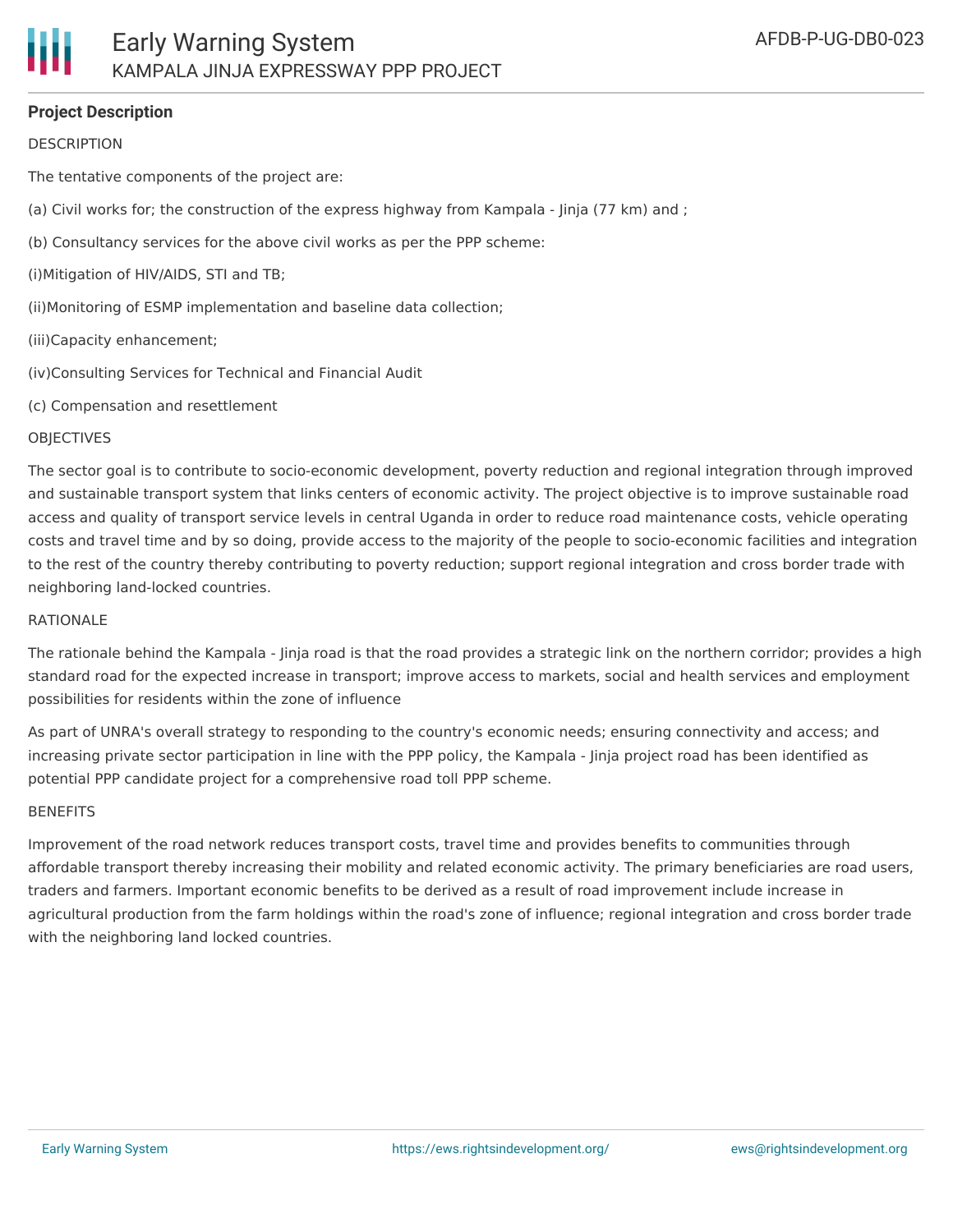

# **Investment Description**

African Development Bank (AFDB)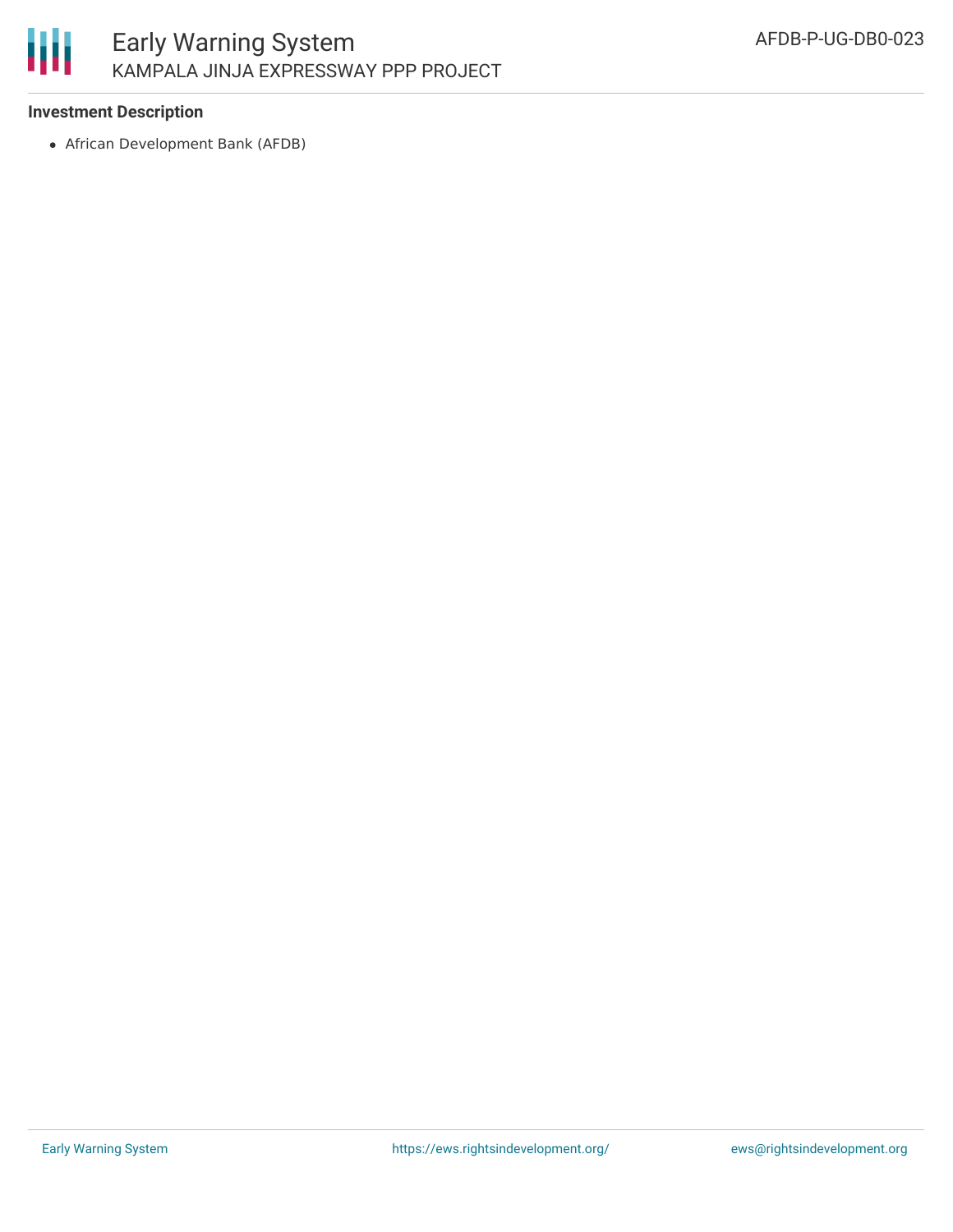

# **Contact Information**

ODIOGO Ezekiel Chidi - PICU1

## ACCOUNTABILITY MECHANISM OF AfDB

The Independent Review Mechanism (IRM), which is administered by the Compliance Review and Mediation Unit (CRMU), is the independent complaint mechanism and fact-finding body for people who have been or are likely to be adversely affected by an African Development Bank (AfDB)-financed project. If you submit a complaint to the IRM, it may assist you by either seeking to address your problems by facilitating a dispute resolution dialogue between you and those implementing the project and/or investigating whether the AfDB complied with its policies to prevent environmental and social harms. You can submit a complaint electronically by emailing crmuinfo@afdb.org, b.kargougou@afdb.org, b.fall@afdb.org, and/or s.toure@afdb.org. You can learn more about the IRM and how to file a complaint at https://www.afdb.org/en/independent-review-mechanism/.